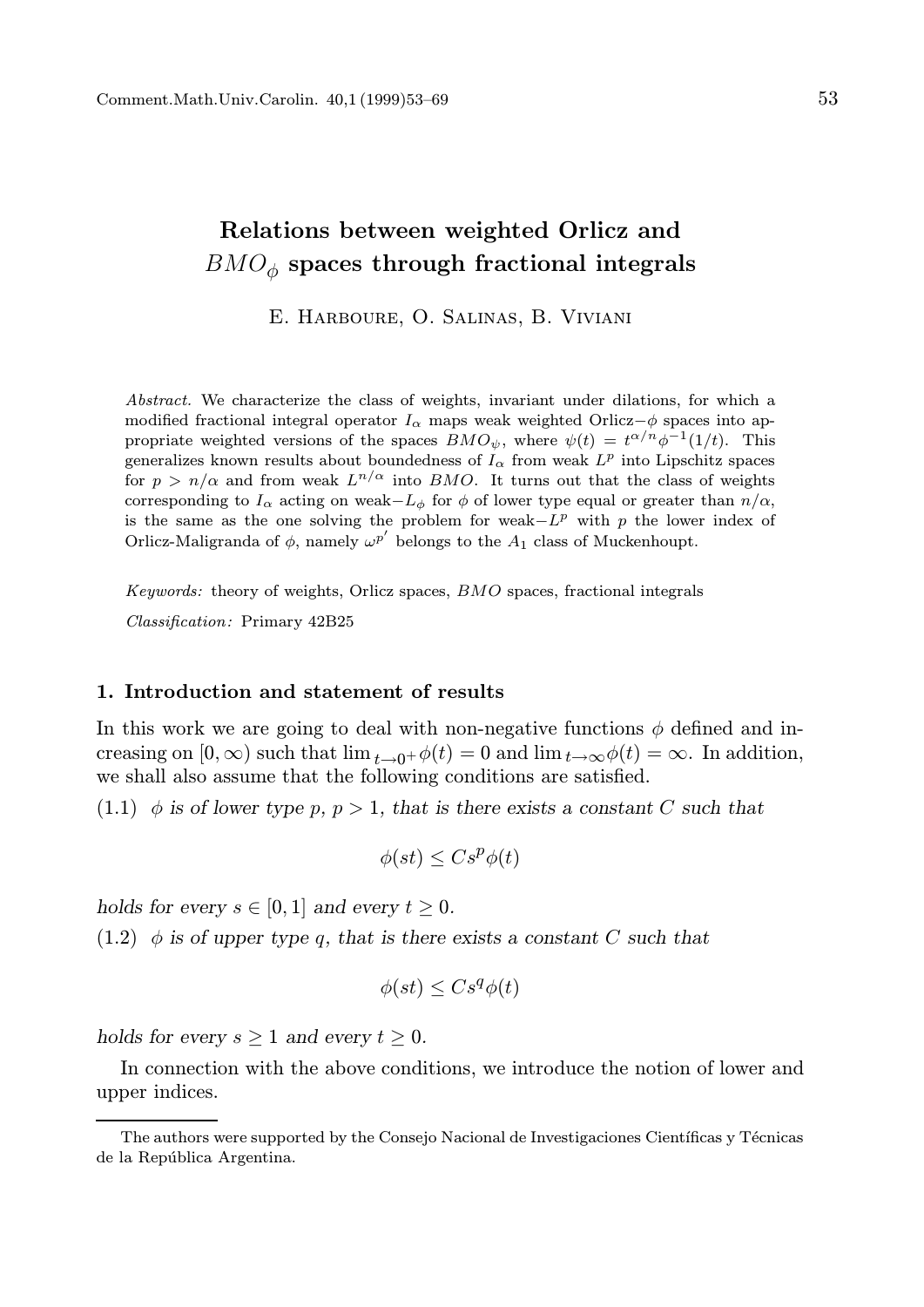**1.3 Definition.** Let  $\phi$  be a function as above. Set

$$
h(s) = \sup_{t>0} \frac{\phi(st)}{\phi(t)},
$$

for  $s > 0$ , and define the lower index of  $\phi$  by

$$
i(\phi) = \lim_{s \to 0^+} \frac{\log h(s)}{\log s} = \sup_{0 < s < 1} \frac{\log h(s)}{\log s}
$$

and the upper index of  $\phi$  by

$$
I(\phi) = \lim_{s \to \infty} \frac{\log h(s)}{\log s} = \inf_{1 < s < \infty} \frac{\log h(s)}{\log s}.
$$

The existence of the above limits follows from the theory of submultiplicative functions and the details can be found for instance in [B] or in [GP]. Clearly, for any function  $\phi$  we have  $i(\phi) \leq I(\phi)$ . Also, under our assumptions on  $\phi$ , both indices are finite and bigger than one.

It is easy to see that  $\phi$  is of lower type  $i(\phi) - \epsilon$ , and of upper type  $I(\phi) + \epsilon$ for every  $\epsilon > 0$ , where the constant appearing in (1.1) and (1.2) may depend on  $\epsilon$ . We also mention that  $i(\phi)$  and  $I(\phi)$  may be viewed as the supremum of the lower types of  $\phi$  and the infimum of upper types, respectively. For these reasons the assumption that  $\phi$  is of lower type greater than one is equivalent to say that  $i(\phi) > 1$ . A similar statement is true for the upper index.

Given  $\phi$ , the complementary function (with respect to  $\phi$ ) is defined by

$$
\tilde{\phi}(s) = \sup_{t>0} (st - \phi(t))
$$

for  $s > 0$ .

It is known (see for example [KK]) that  $\tilde{\phi}$  satisfies similar properties to  $\phi$ . In particular,

(1.4) 
$$
i(\tilde{\phi}) = (I(\phi))' \text{ and } I(\tilde{\phi}) = (i(\phi))',
$$

where r' means  $r/(r-1)$ . Moreover, it can be proved that there exist two constants  $C_1$  and  $C_2$  such that

(1.5) 
$$
C_1 s \le \phi^{-1}(s) \tilde{\phi}^{-1}(s) \le C_2 s
$$

for every  $s > 0$ .

Let  $\phi$  be a function with  $1 < i(\phi) \leq I(\phi) < \infty$ . We remind that under even more general conditions on  $\phi$  (see for example [RR]) the Orlicz space  $L_{\phi}$  is defined as the class of measurable functions  $f: \mathbb{R}^n \to \mathbb{R}$  such that

$$
\int_{\mathbf{R}^n} \phi(|f(x)|) dx < \infty.
$$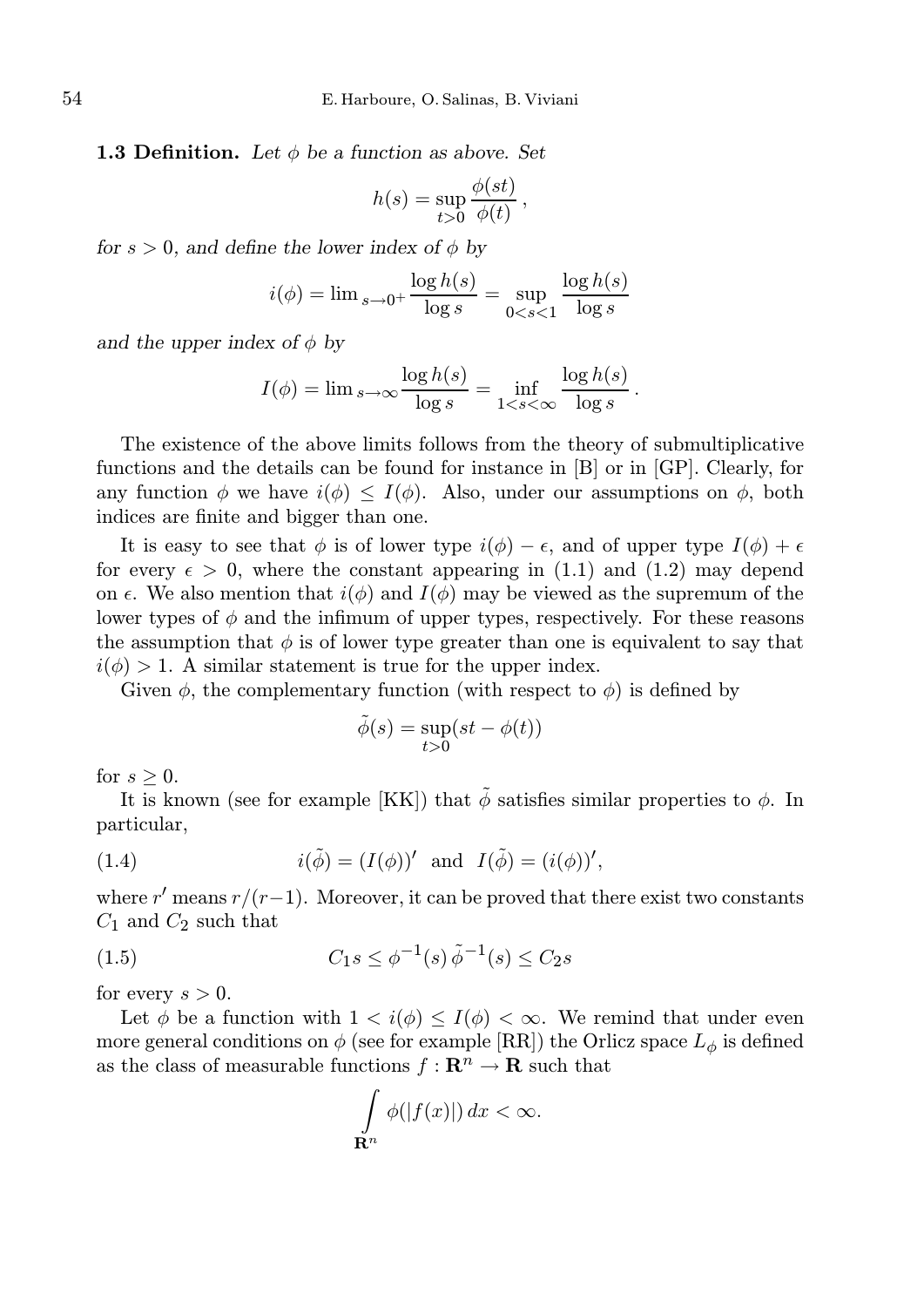In this class we introduce the following analogue to the Luxemburg norm

$$
||f||_{\phi} = \inf \left\{ \lambda > 0 : \int_{\mathbf{R}^n} \phi(|f(x)|/\lambda) \leq 1 \right\}.
$$

Let us note that  $\|\cdot\|_{\phi}$  is not a norm but in view of the properties of  $\phi$ , it can be shown that it is equivalent to a norm. Moreover, the Hölder type inequality

$$
\int f(x) g(x) dx \leq C ||f||_{\phi} ||g||_{\tilde{\phi}}
$$

holds for every  $f \in L_{\phi}$  and every  $g \in L_{\tilde{\phi}}$ .

We also introduce a version of weak-Orlicz spaces  $L^*_{\phi}$  as the class of measurable functions f satisfying

$$
\sup_{t>0}\phi(t)\left|\left\{x\in\mathbf{R}^n:|f(x)|>t\right\}\right|<\infty.
$$

For these functions, we set

$$
[f]_{\phi} = \inf \left\{ \lambda > 0 : \sup_{t>0} \phi(t) \left| \left\{ x \in \mathbf{R}^n : \left| \frac{f(x)}{\lambda} \right| > t \right\} \right| \leq 1 \right\}.
$$

As in the strong case,  $[\cdot]_{\phi}$  is equivalent to a norm.

We also consider families of spaces  $\{L_{\phi_t}\}_{t>0}$  and  $\{L_{\phi_t}^*\}$ , where

(1.6) 
$$
\phi_t(s) = \frac{\phi(s)}{t} \text{ for every } s > 0.
$$

It is not difficult to prove that

$$
i(\phi_t) = i(\phi)
$$
 and  $I(\phi_t) = I(\phi)$ 

for every  $t > 0$ . Moreover, it is clear that lower and upper types of  $\phi_t$  are those of  $\phi$  with constants independent of t. On the other hand, using again the types of  $\phi$ , it is easy to check that  $\|\cdot\|_{\phi_t}$  and  $[\cdot]_{\phi_t}$  are equivalent to  $\|\cdot\|_{\phi}$  and  $[\cdot]_{\phi}$  respectively, but this time the constants would depend upon  $t$ . To deal with the dual families  ${L_{\tilde{\phi}_t}\}_{t>0}}$  and  ${L_{\tilde{\phi}}^*}$  $\begin{bmatrix} * \\ \tilde{\varphi}_t \end{bmatrix}$ t $>0$ , we note that there exist constants  $C_1$  and  $C_2$  such that

(1.7) 
$$
C_1 \frac{\tilde{\phi}(ts)}{t} \le \tilde{\phi}_t(s) \le C_2 \frac{\tilde{\phi}(ts)}{t}
$$

for every  $s > 0$  and  $t > 0$ . This relationship follows easily from (1.5) and (1.6).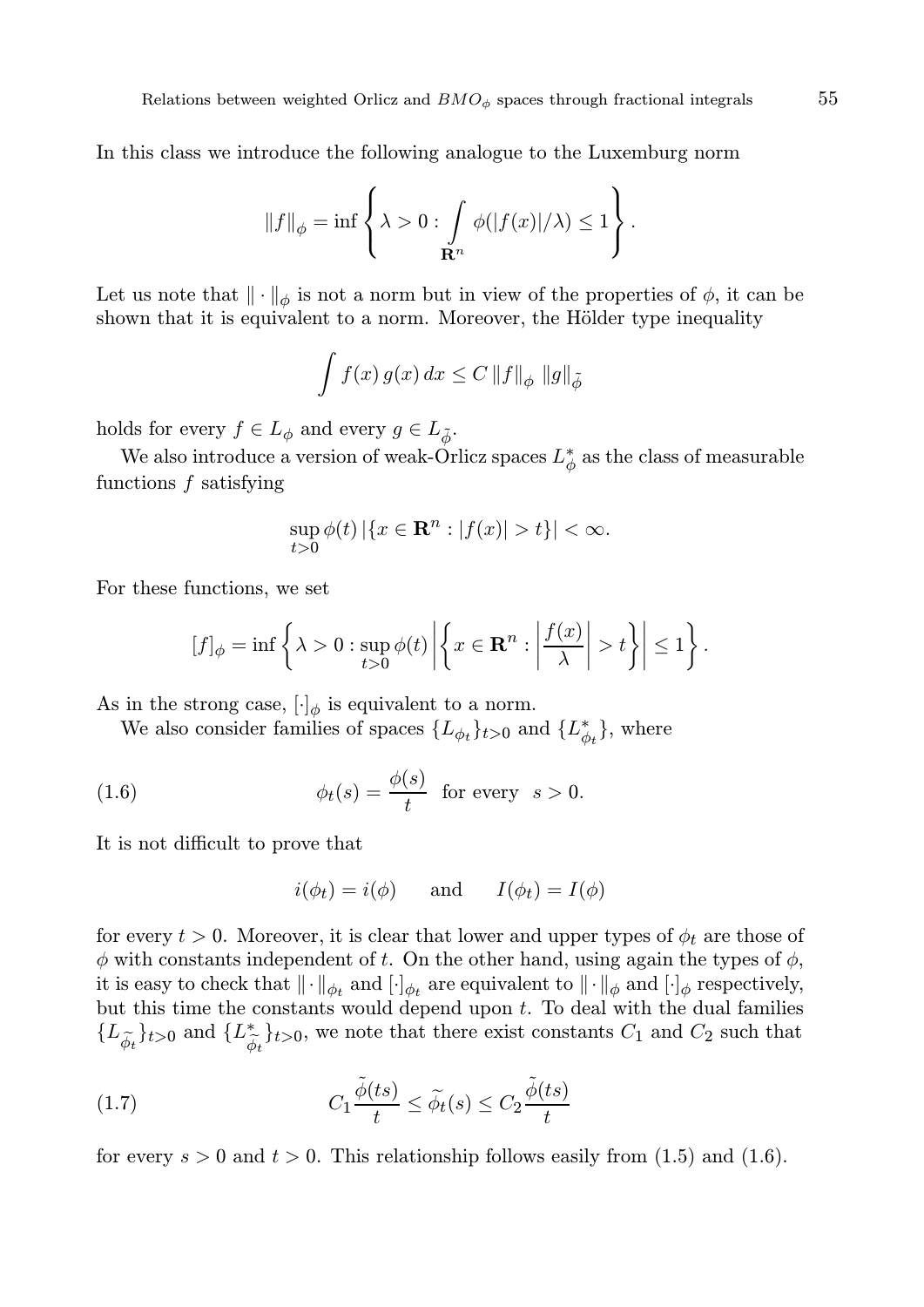In what follows a non-negative function  $\omega$  defined in  $\mathbb{R}^n$  will be called a weight if it is locally integrable. We will denote by  $|E|$  the Lebesgue measure of E and by  $\omega(E) = \int \omega(x) dx$ . Given a ball  $B = B(x_B, R)$ , and  $\theta > 0$ ,  $\theta B$  and  $B^{\theta}$  will mean the balls  $B(x_B, \theta R)$  and  $B(x_B, R^{\theta})$ , respectively. Also, for a locally integrable

function f and a ball B in  $\mathbb{R}^n$ ,  $m_B f$  stands for the usual average

$$
\frac{1}{|B|} \int\limits_B f(x) \, dx.
$$

For a given weight  $\omega$  we define the weighted Orlicz space  $L_{\phi,\omega}$  as the class of functions f such that  $||f||_{\phi,\omega} \equiv ||f/\omega||_{\phi}$  is finite. Similarly, we shall say that f belongs to  $L^*_{\phi,\omega}$  if  $[f]_{\phi,\omega} \equiv [f/\omega]_{\phi}$  is finite. Denoting by  $\delta_t f(x) = f(tx), t > 0$ , it is not too hard to see that

$$
\|f\|_{\phi,\delta_\epsilon\omega}=\Big\|\delta_{1/\epsilon}f\Big\|_{\phi_{\epsilon^n},\omega}
$$

and that

$$
[f]_{\phi,\delta_\epsilon\omega}=\Big[\delta_{1/\epsilon}f\Big]_{\phi_{\epsilon^n},\omega} \, .
$$

We now introduce the classes of weights  $C(\phi)$ , which will be used throughout this work.

**1.8 Definition.** Given a function  $\phi$ , we say that  $\omega \in C(\phi)$  if there exists a constant C such that

$$
\phi^{-1}(1/\|B\|)\|\chi_B\delta_t\omega\|_\phi\leq C\inf\limits_{B}\delta_t\omega
$$

for every ball  $B \subset \mathbf{R}^n$  and every  $t > 0$ .

Notice that these classes have been defined to make them invariant under dilations. That means that if  $\omega \in C(\phi)$  then  $\delta_t \omega \in C(\phi)$  for all  $t > 0$  with a constant independent of t. Furthermore, in Section 2, we shall study the connection between  $C(\phi)$  and the  $A_1$  class of Muckenhoupt, that is those weights satisfying

$$
\frac{\omega(B)}{|B|} \le C \inf_B \omega
$$

for every ball  $B \in \mathbf{R}^n$ .

For  $0 < \alpha < n$ , the fractional integral operator of order  $\alpha$  is defined by

(1.9) 
$$
I_{\alpha}f(x) = \int_{\mathbf{R}^n} f(y) |x - y|^{\alpha - n} dy
$$

whenever this integral is finite almost everywhere. Since the functions  $f$  we are interested in may not have the necessary decay at infinity to make the above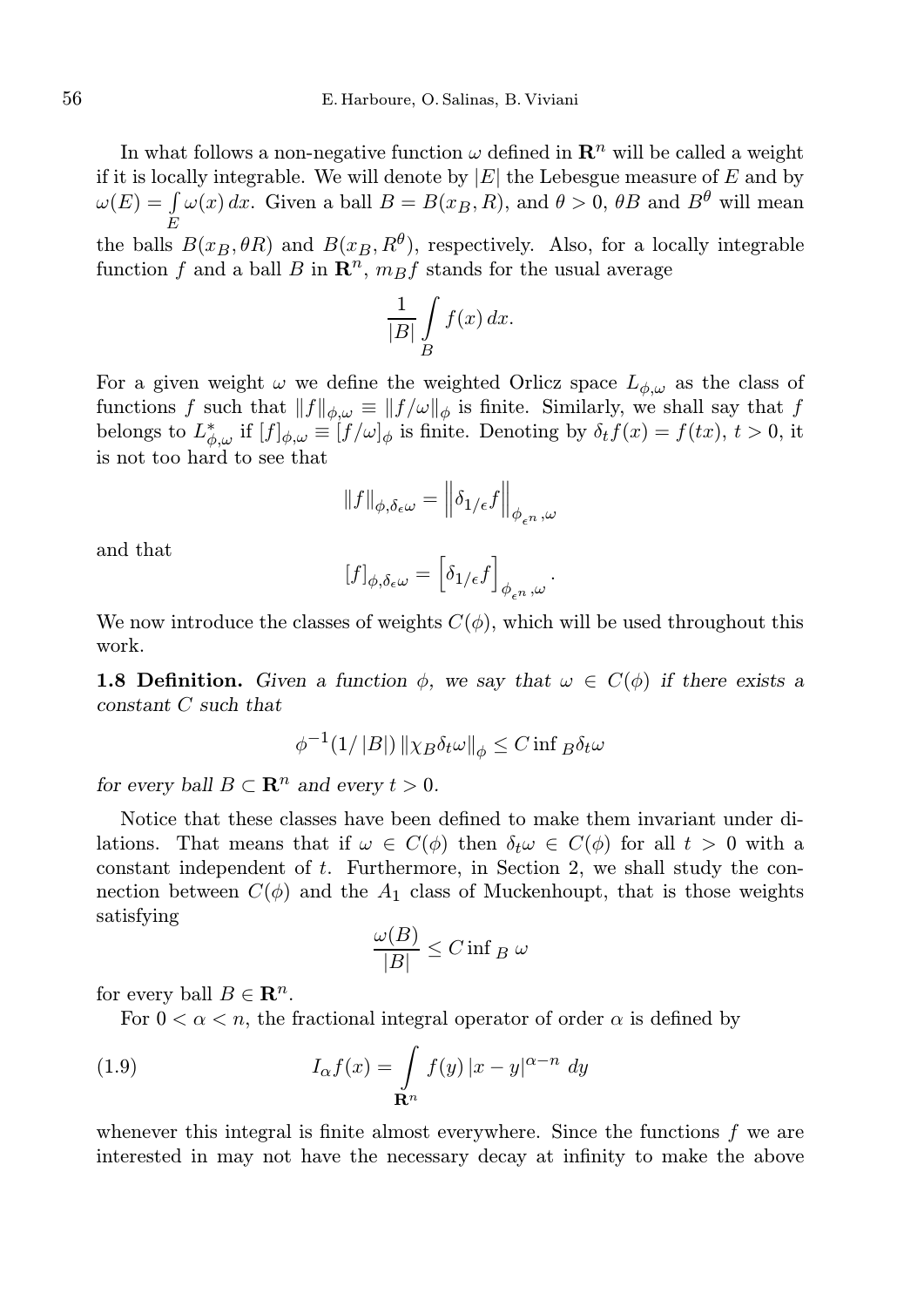integral convergent, we will use a modified version of this operator which will be also denoted by  $I_{\alpha}$ . We set

$$
I_{\alpha}f(x) = \int_{\mathbf{R}^n} \left( \frac{1}{|x-y|^{n-\alpha}} - \frac{1 - \chi_{B_{(0,1)}}(y)}{|y|^{n-\alpha}} \right) f(y) \, dy,
$$

where  $\chi_{B_{(0,1)}}(y)$  is the characteristic function of the unit ball. We point out that for functions good enough to make the integral in (1.9) convergent, the modified version is also finite and both agree upon a constant, but this means equality as functions in Lipschitz type spaces. This new operator is well defined for functions belonging to weighted Orlicz spaces  $L^*_{\phi,\omega}$  as long as the upper index q satisfies  $q < n/(\alpha - 1)^+$ . With this notation we mean  $q < \infty$  if  $\alpha \leq 1$  and  $q < n/(\alpha - 1)$ otherwise. This result is contained in the following theorem.

**1.11 Theorem.** Let  $0 < \alpha < n$  and let  $\phi$  be a non-decreasing function with lower index  $p > 1$  and upper index  $q < n/(\alpha - 1)^+$ . Then the following conditions are equivalent.

(1.12) The operator  $I_{\alpha}$  is well defined on  $L^*_{\phi,\omega}$  and there exists a constant C independent of t such that

$$
\sup_{B} \frac{\left\|\chi_{B}\omega^{-1}\right\|_{\infty}}{|B|^{1+\alpha/n}\phi_{t}^{-1}(1/|B|)} \int_{B} |I_{\alpha}f(x) - m_{B}(I_{\alpha}f)| dx \leq C \left[f/\omega\right]_{\phi_{t}}
$$

for every  $t > 0$ , where the sup is taken over all the balls  $B \subset \mathbb{R}^n$ .

(1.13) The operator  $I_{\alpha}$  is well defined on  $L^*_{\phi,\omega}$  and there exists a constant C independent of t such that

$$
\sup_{B} \frac{\left\|\chi_B \delta_t \omega^{-1}\right\|_{\infty}}{\psi(|B|) |B|} \int_{B} |I_{\alpha}f(x) - m_B(I_{\alpha}f)| dx \le C \left[f/(\delta_t \omega)\right]_{\phi}
$$

for every  $t > 0$ , where  $\psi(s) = s^{\alpha/n} \phi^{-1}(1/s)$  and the sup is taken over all the balls  $B$  in  $\mathbf{R}^n$ .

(1.14) The weight  $\omega$  belongs to  $C(\tilde{\phi})$ .

(1.15) The weight  $\omega^{p'}$  belongs to  $A_1$ .

**1.16 Remark.** Let us note that if in (1.12) and (1.13) the weak norms  $[\cdot]_{\phi_t}$  and  $[\cdot]_{\phi}$  are replaced by the strong norms  $\|\cdot\|_{\phi_t}$  and  $\|\cdot\|_{\phi}$  respectively, then the corresponding statements are equivalent for each  $t > 0$ .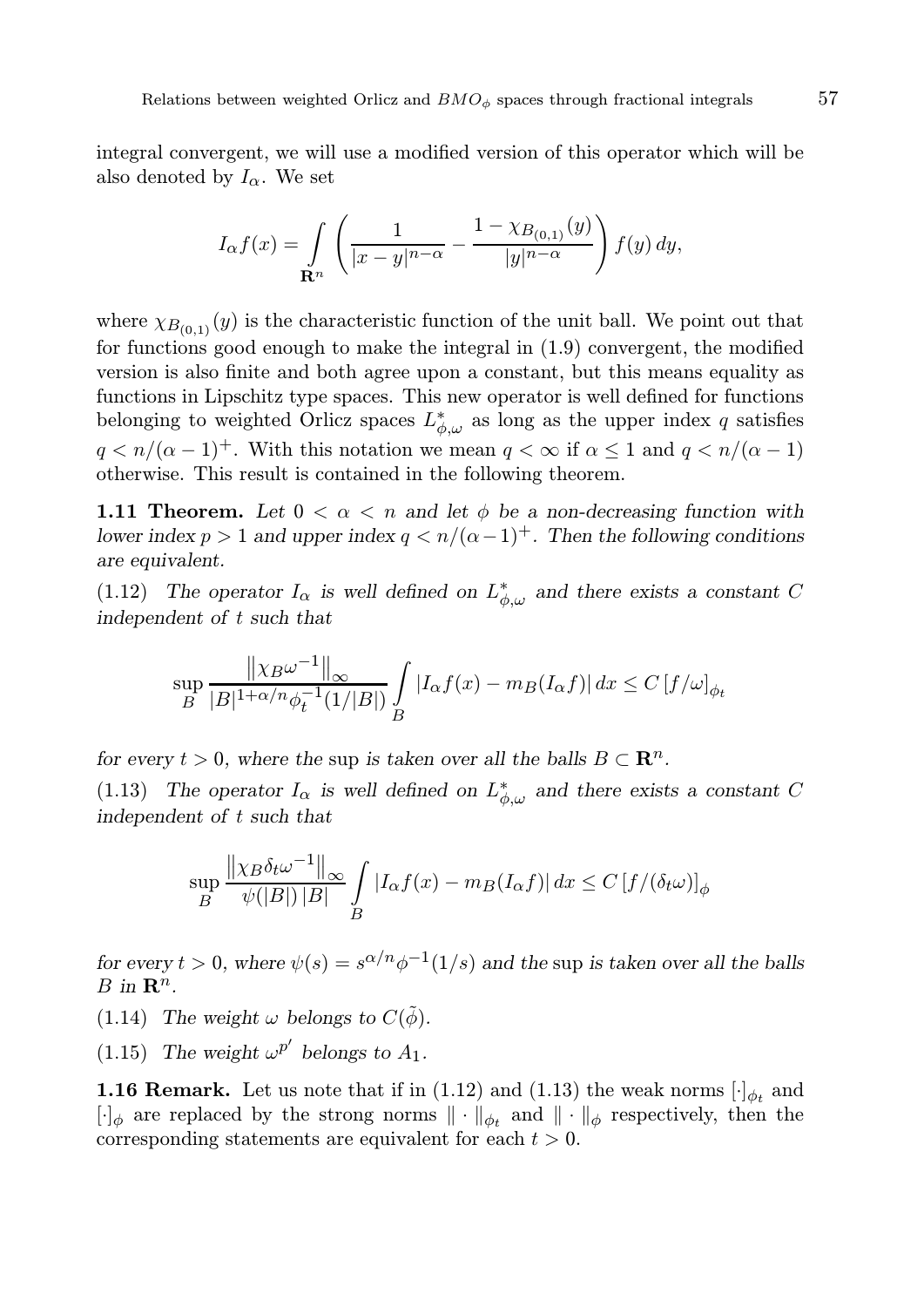**1.17 Remark.** We would like to point out that for  $\omega \equiv 1$  and  $\phi(t) = t^p$ , Theorem 1.11 gives the classical results:

$$
I_{\alpha}
$$
: weak  $L^{n/\alpha} \to BMO$ 

and

$$
I_{\alpha}
$$
: weak  $L^p \to \Lambda(\beta)$ ,

 $\beta = \alpha - \frac{n}{p}$ ,  $\frac{n}{\alpha} < p < \frac{n}{(\alpha - 1)^+}$ , where  $\Lambda(\beta)$  means the space of Lipschitz functions of order  $\beta$ .

For  $\omega \equiv 1$  and general  $\phi$ , the theorem recovers the results about the boundedness of  $I_{\alpha}$  on weak Orlicz spaces proved by the authors in [HSV1], and for  $\phi(t) = t^{n/\alpha}$  and general  $\omega$ , the ones obtained by B. Muckenhoupt an R. Wheeden in [MW] (see Theorems 7 and 8). Finally for general  $\omega$  and  $\phi(t) = t^p$  it gives Theorem 2.5 of [HSV2] but for a slightly different class of weights.

**1.18 Remark.** We observe that when  $\alpha \leq 1$  the operator  $I_{\alpha}$  acts on any weighted Orlicz space with  $1 < p \leq q < \infty$ . On the other hand, if  $\alpha > 1$  we restrict the function  $\phi$  to have  $q < \frac{n}{\alpha - 1}$ . This range could be extended modifying the definition of  $I_{\alpha}$  and the left hand side of (1.13) as to involve higher order differences.

In the next section we give some properties of the class  $C(\phi)$  and the proof of Theorem 1.1.

### 2. Classes  $C(\phi)$  and proof of Theorem 1.11

# 2.1 Proposition. The following statements are equivalent.

- (2.2)  $\omega$  belongs to  $C(\phi)$ .
- $(2.3)$  There exists a constant C such that

$$
\phi_t^{-1}(1/|B|) \| \chi_B \omega \|_{\phi_t} \le C \inf_{x \in B} \omega(x)
$$

for every ball  $B \subset \mathbb{R}^n$  and every  $t > 0$ .

(2.4)  $\phi(t\omega)$  belongs to  $A_1$  for every  $t > 0$ , with constant independent of t, that is there exists a constant C such that

$$
\frac{1}{|B|} \int\limits_B \phi(t\omega(x)) \ dx \le C \inf\limits_{x \in B} \phi(t\omega(x))
$$

for every ball  $B \subset \mathbb{R}^n$  and every  $t > 0$ .

**PROOF:** Let us assume (2.2) holds. Writing down this inequality for  $t^{1/n}$  instead of t and  $t^{-1/n}B$  instead of B we get

$$
\int\limits_B \phi\left(\frac{\omega(x) \phi^{-1}(t/|B|)}{C \inf_B \omega}\right) \frac{dx}{t} \le 1,
$$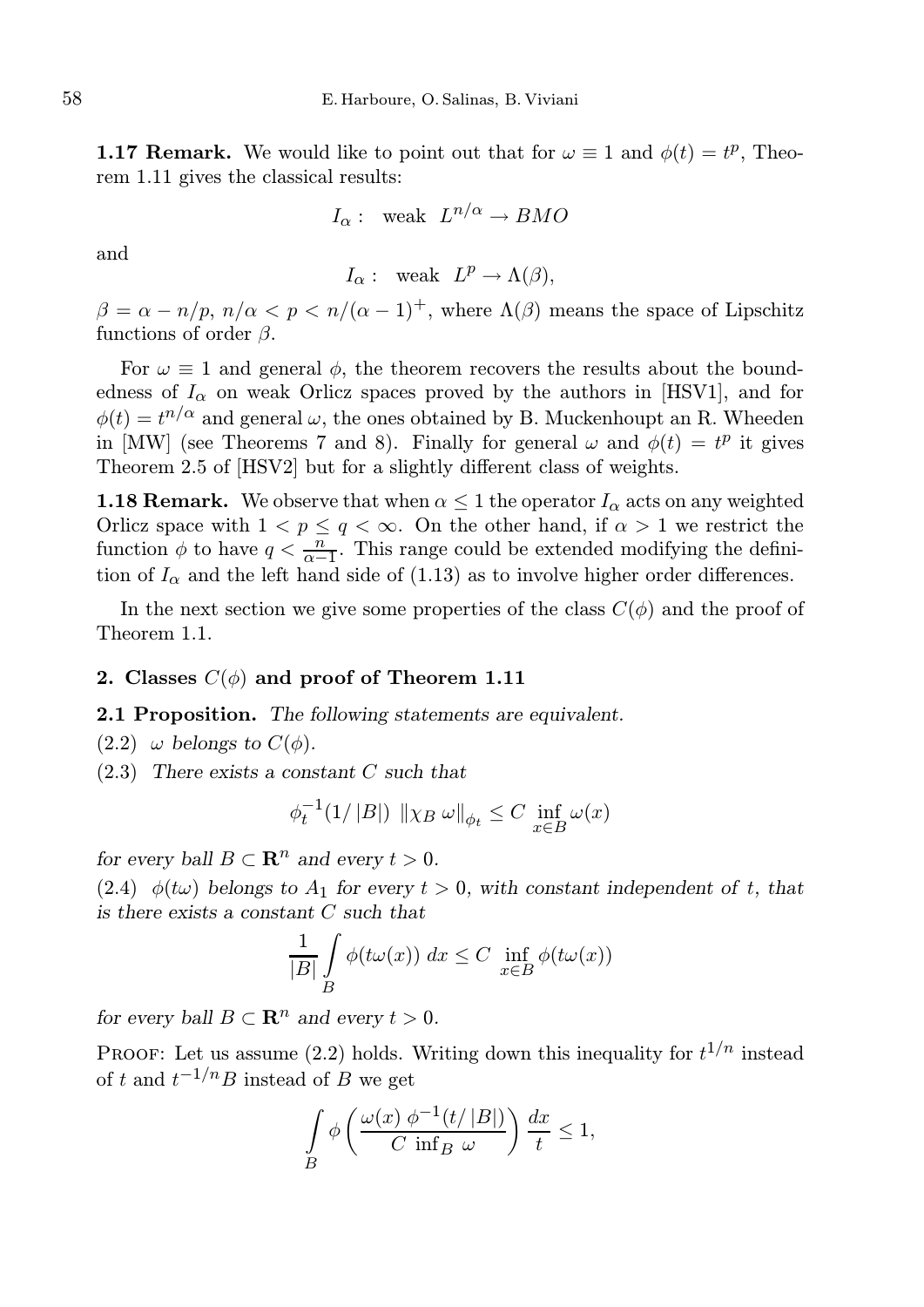which proves  $(2.3)$ . Arguing in a similar way, we obtain that  $(2.3)$  implies  $(2.2)$ . Now we prove that  $(2.2)$  follows from  $(2.4)$ . In fact, taking  $t = \phi^{-1}(\epsilon^n/|B|)/\inf_{x \in B} \omega(x)$  with  $\epsilon > 0$  in (2.4), we get

$$
\frac{1}{|B|} \int\limits_B \phi\left(\frac{\omega(x)}{\inf\limits_B \omega} \phi^{-1}\left(\frac{\epsilon^n}{|B|}\right)\right) dx \leq \frac{C \epsilon^n}{|B|}.
$$

Then, an obvious change of variable yields to (2.2). Proceeding similarly, (2.4) can be obtained from (2.2).

**2.5 Corollary.** Let  $\omega$  be a weight in  $C(\phi)$ . Then there exists  $\epsilon > 0$  such that  $\omega \in C(\phi^{\beta})$  for every  $\beta$  in  $(0, 1 + \epsilon)$ .

PROOF: From Proposition 2.1 and the fact that  $A_1$ -weight satisfies a reverse-Hölder inequality there exists  $\epsilon > 0$  such that, for any  $\beta$ ,  $1 \leq \beta < 1 + \epsilon$ , we have

$$
\frac{1}{|B|} \int\limits_B \phi^{\beta}(t\omega(x)) dx \le C \inf\limits_{x \in B} \phi^{\beta}(t\omega(x))
$$

for every  $t > 0$ . Then, by using Proposition 2.1 again, we get that  $\omega \in C(\phi^{\beta})$ for every  $\beta$  in [1, 1 +  $\epsilon$ ). On the other hand, if  $\beta$  belongs to (0, 1), by Hölder inequality, we obtain that

$$
\int_{B} \phi^{\beta} \left( \frac{\delta_t \omega(x)}{C \inf_{B}(\delta_t \omega)} (\phi^{\beta})^{-1} (1/|B|) \right) dx
$$
\n
$$
\leq |B|^{1-\beta} \left( \int_{B} \phi \left( \frac{\delta_t \omega(x)}{\inf_{B}(\delta_t \omega)} \phi^{-1} \left( \frac{1}{|B|^{1/\beta}} \right) \right) dx \right)^{\beta}.
$$

Replacing t by  $\epsilon |B|^{(1-\beta)/n\beta}$  and changing variables, we get that the last expression is bounded by

$$
\left(\int\limits_{B^{1/\beta}} \phi\left(\frac{\delta_{\epsilon}\,\omega(x)}{C\,\inf_{B^{1/\beta}}(\delta_{\epsilon}\omega)}\phi^{-1}\left(\frac{1}{|B|^{1/\beta}}\right)\right)dx\right)^{\beta}.
$$

Then, since  $\omega \in C(\phi)$ , we have that  $\omega \in C(\phi^{\beta})$  for every  $\beta$  in  $(0, 1)$ .

Now we prove two technical lemmas that will be used in the proof of our main result.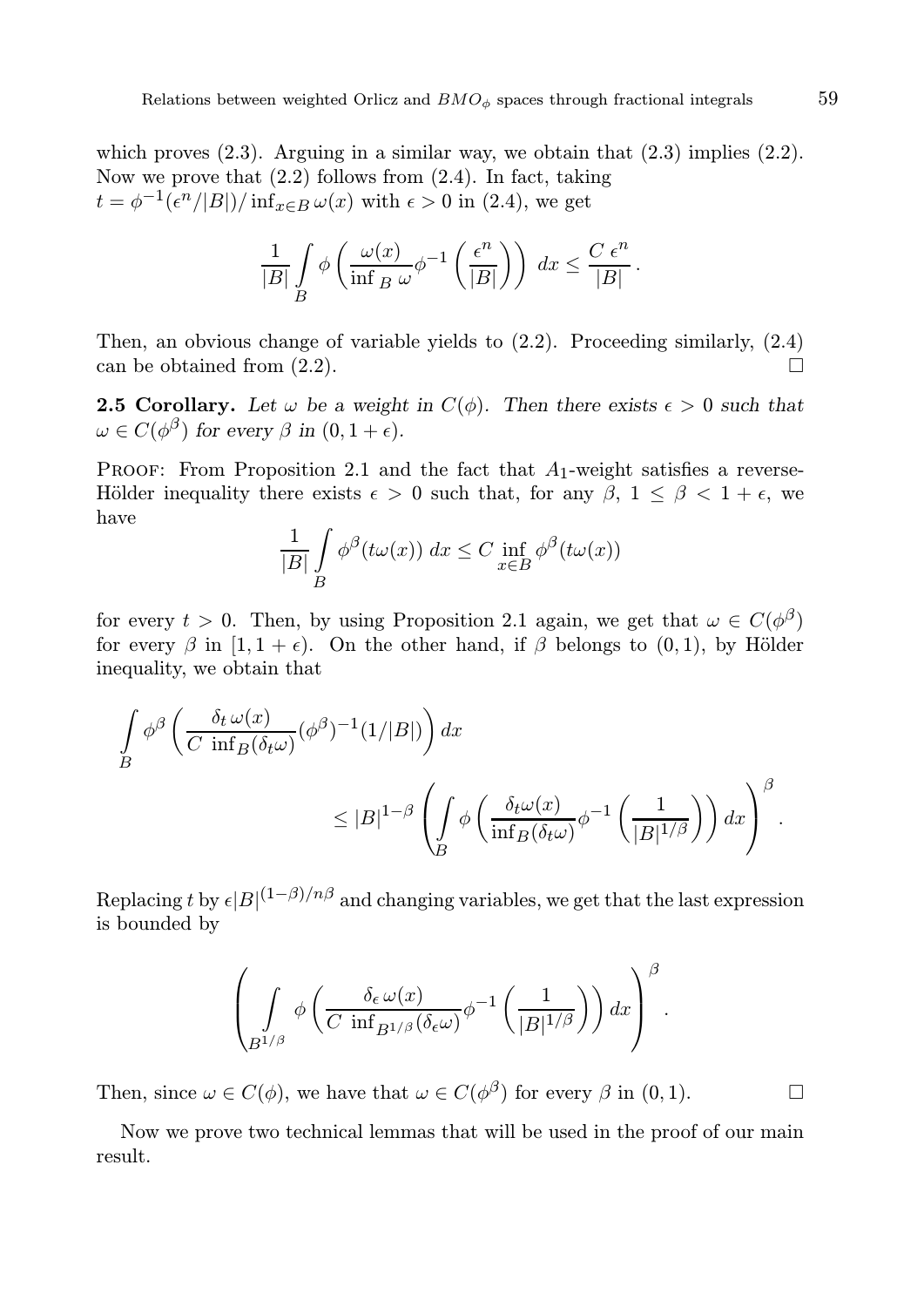**2.6 Lemma.** Let  $\omega$  be a weight in  $C(\tilde{\phi})$ , where  $\phi$  is a function with lower type  $p > 1$  and upper type q. Let f be a function in  $L^*_{\phi,\omega}$ . Then, there exists a constant  $C$ , independent of  $f$ , such that

$$
\int\limits_B |f(x)| dx \le C |B| \phi_{\epsilon}^{-1}(1/|B|) \inf\limits_B \omega [f]_{\phi_{\epsilon},\omega}
$$

holds for every ball B in  $\mathbb{R}^n$  and for every  $\epsilon > 0$ .

PROOF: Let B be a ball in  $\mathbb{R}^n$ . From Corollary 2.5 there exists  $r > 1$  such that  $\omega \in C(\widetilde{\boldsymbol{\phi}}^r)$ . Then, by Hölder inequality, we have

(2.7) 
$$
\int\limits_B |f(x)| dx \leq ||\chi_B \omega||_{\widetilde{\phi_t}^r} ||f/\omega||_{\widetilde{\widetilde{\phi_t}^r}} \leq C \frac{\inf_B \omega}{(\widetilde{\phi_t}^r)^{-1}(1/|B|)} ||f/\omega||_{\widetilde{\widetilde{\phi_t}^r}}
$$

for every  $t > 0$ . Now, we estimate the norm on the right hand side of  $(2.7)$ . Denoting  $\psi = \widetilde{\phi_t}^r$  and  $g = f/\omega$ , for some  $\lambda > 0$  to be determined, we get

$$
\int_{B} \psi\left(\frac{g(x)}{\lambda}\right) dx = \int_{0}^{\infty} \left| \left\{ x \in B : |g(x)| > \psi^{-1}(s)\lambda \right\} \right| ds
$$
\n
$$
(2.8)
$$
\n
$$
= \left( \int_{0}^{(2|B|)^{-1}} + \int_{(2|B|)^{-1}}^{\infty} \right) \left| \left\{ x \in B : |g(x)| > \psi^{-1}(s)\lambda \right\} \right| ds
$$
\n
$$
\leq \frac{1}{2} + I,
$$

where I is the integral over  $[(2|B|)^{-1}, \infty)$ . Since  $g \in L^*_{\phi_{\epsilon}, \omega}$  for any  $\epsilon > 0$ , we have

$$
I \leq \int_{(2|B|)^{-1}}^{\infty} \frac{ds}{\phi_{\epsilon}(\psi^{-1}(s)\lambda/[g]_{\phi_{\epsilon},\omega})}
$$
  
= 
$$
\frac{1}{2|B|} \int_{1}^{\infty} \frac{ds}{\phi_{\epsilon}(\psi^{-1}(s(2|B|)^{-1})\lambda/[g]_{\phi_{\epsilon},\omega})}.
$$

Notice that  $\psi^{-1}(s) \approx s^{1/r'} \phi_t^{-1}(s^{1/r})$  with  $r' = r/(r-1)$ . Therefore, choosing  $t = \epsilon / |B|^{1/r'}$  and using the upper type of  $\phi$ , we obtain

$$
I \leq \frac{1}{2\left|B\right|} \int\limits_{1}^{\infty} \frac{ds}{\phi_{\epsilon}(C\phi_{\epsilon}^{-1}(s^{1/r}/\left|B\right|)\,s^{1/r'}\lambda/( \left|B\right|^{1/r'}[g]_{\phi_{\epsilon},\omega}))}
$$

.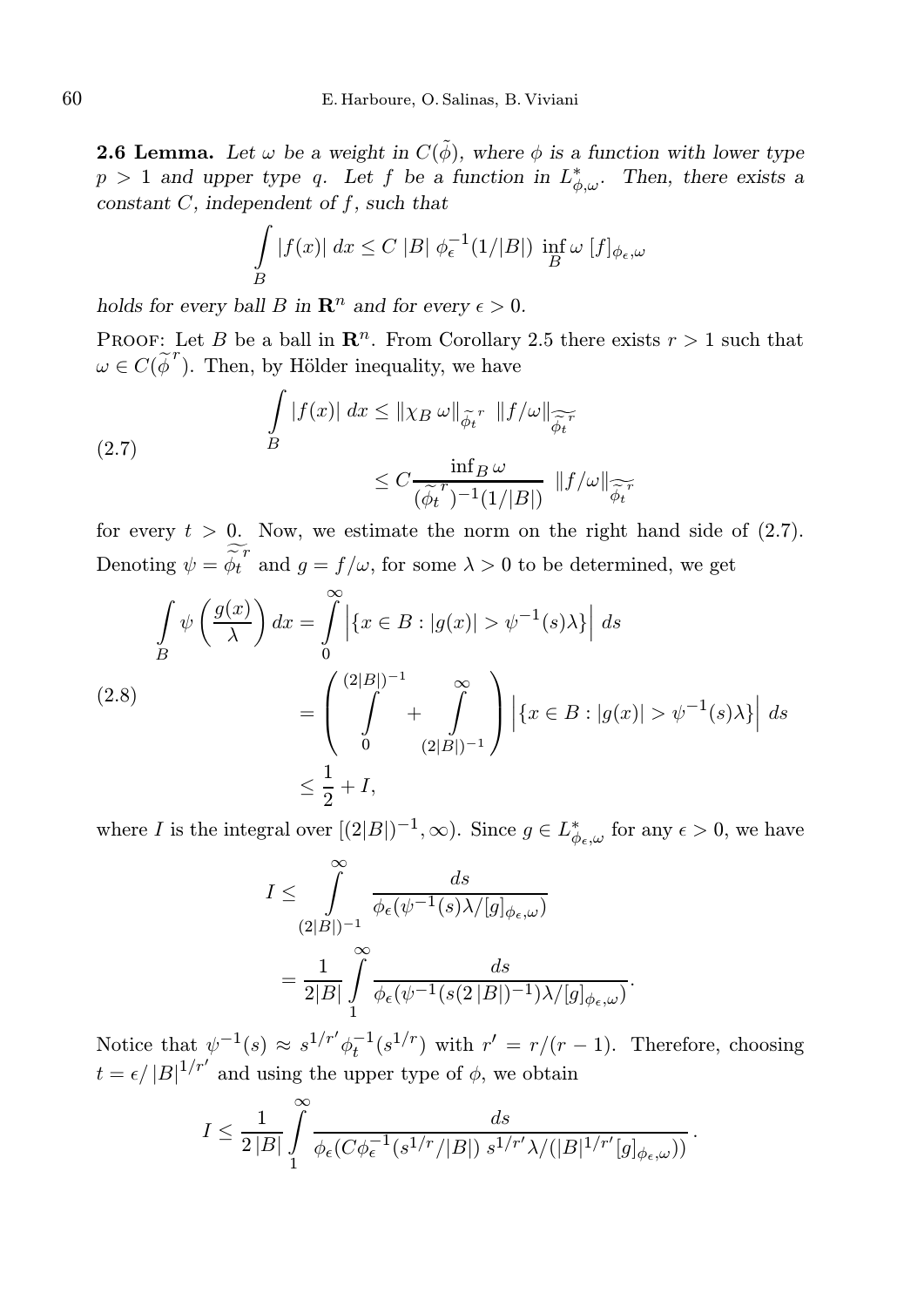Then, taking  $\lambda = H|B|^{1/r'}[g]_{\phi_{\epsilon},\omega}$  for some constant H to be determined and using that  $\phi$  is of lower type  $p > 1$ , we get that

$$
I \leq \frac{1}{2|B|} \int_{1}^{\infty} \frac{ds}{\phi_{\epsilon}(c|H\phi_{\epsilon}^{-1}(s^{1/r}/|B|) s^{1/r'})}
$$
  
\n
$$
\leq \frac{1}{2|B| C^{p} H^{p}} \int_{1}^{\infty} \frac{ds}{s^{p/r'} \phi_{\epsilon}(\phi_{\epsilon}^{-1}(s^{1/r}/|B|))}
$$
  
\n
$$
= \frac{C}{H^{p}} \int_{1}^{\infty} \frac{ds}{s^{p/r'+1/r}}
$$
  
\n
$$
= \frac{C}{H^{p}}.
$$

Choosing H sufficiently large, we have that  $I \leq 1/2$ . Therefore, from (2.8), we have

(2.9) 
$$
\|g\|_{\psi} \le H |B|^{1/r'} [g]_{\phi_{\epsilon},\omega}.
$$

Finally, since  $(\tilde{\phi_t}^r)^{-1}(s) \approx s^{1/r}/\phi^{-1}(ts^{1/r})$ , from (2.7), (2.9) and our choice of t, we obtain the desired conclusion.

**2.10 Lemma.** Let  $\alpha$  belong to  $(0, n)$ . Let  $\omega$  be a weight in  $C(\tilde{\phi})$ , where  $\phi$  is a function with lower type  $p > 1$  and upper type  $q < n/(\alpha - 1)^+$ . Then, there exists a constant C such that

$$
\int_{\mathbf{R}^n \setminus B} \frac{|f(y)|}{|x_B - y|^{n-\alpha+1}} dy \le C |B|^{\alpha/n - 1/n} \phi_{\epsilon}^{-1}(1/|B|) \inf_{B} \omega [f]_{\phi_{\epsilon},\omega}
$$

holds for any ball  $B = B(x_B, R)$  in  $\mathbb{R}^n$ , every  $\epsilon > 0$  and  $f \in L^*_{\phi, \omega}$ .

PROOF: Denoting  $q = f/\omega$ , we can write

$$
g = g^a + g_a,
$$

where  $g^a = g \chi_{\{x:|g(x)|>a\}}$  with a a constant to be determined. Therefore,

$$
\int_{\mathbf{R}^n \setminus B} \frac{|f(y)|}{|x_B - y|^{n - \alpha + 1}} dy = \int_{\mathbf{R}^n \setminus B} \frac{|g^a(y)| \omega(y)}{|x_B - y|^{n - \alpha + 1}} dy
$$

$$
+ \int_{\mathbf{R}^n \setminus B} \frac{|g_a(y)| \omega(y)}{|x_B - y|^{n - \alpha + 1}} dy
$$

$$
= I_1 + I_2.
$$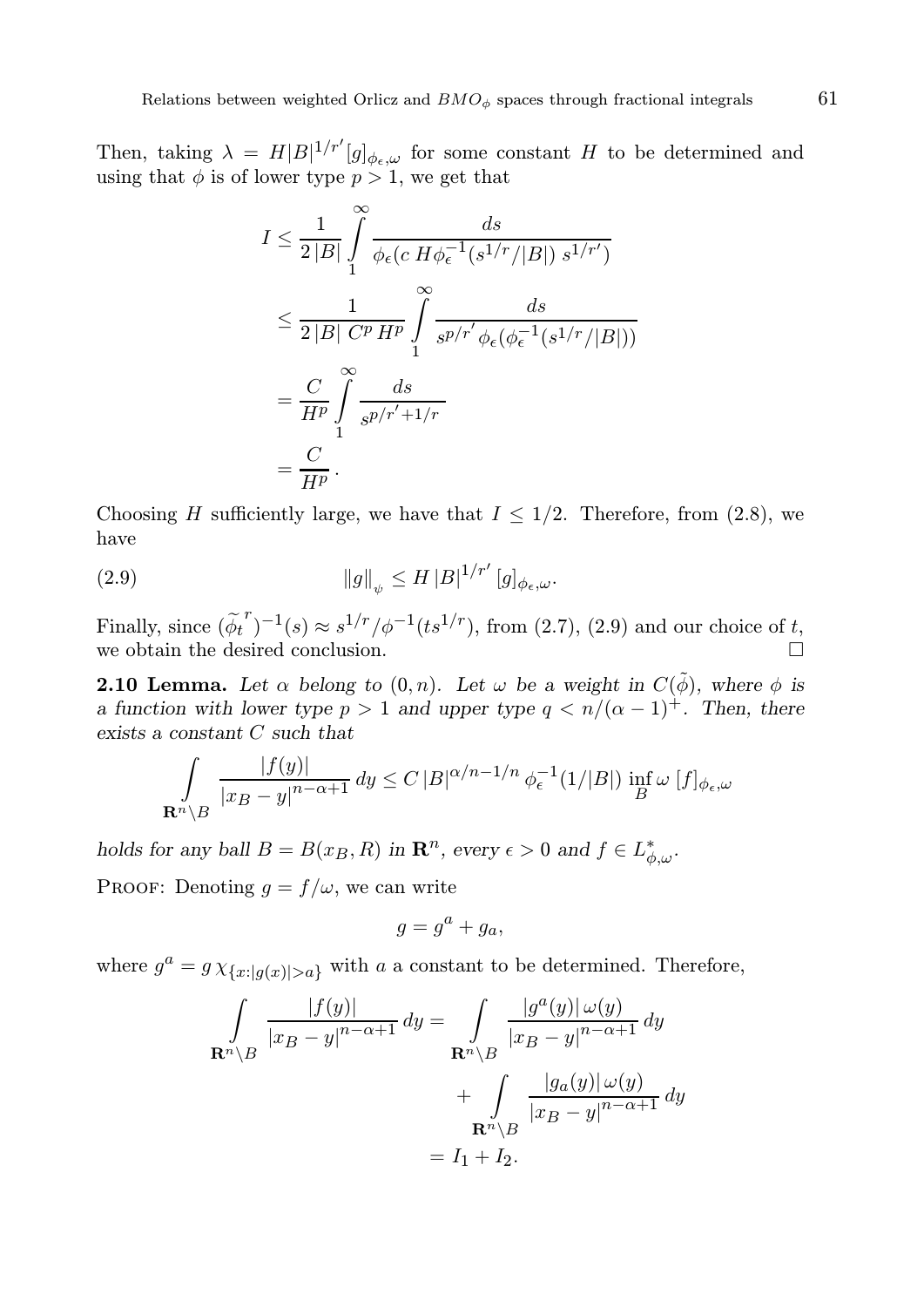Let us estimate  $I_1$ . From Corollary 2.5, there exists  $r > 1$  such that  $\omega \in C(\tilde{\phi}^r)$ . Then, by Hölder inequality, it follows that

(2.11) 
$$
I_1 \leq \left\| \frac{\chi_{\mathbf{R}^n \setminus B} \omega}{|x_B - .|^{n-\alpha+1}} \right\|_{\widetilde{\phi_t}^r} \|g^a\|_{\widetilde{\phi_t}^r}
$$

for any  $t > 0$ . Now, for a positive constant  $\lambda$  to be determined later, denoting by  $B_j = B(x_B, 2^{j}R)$ , we have

$$
\int_{\mathbf{R}^n \setminus B} \widetilde{\phi_t}^r \left( \frac{\omega(y)}{|x_B - y|^{n - \alpha + 1} \lambda} \right) dy
$$
\n
$$
= \sum_{j=1}^{\infty} \int_{2^j R \le |x_B - y| < 2^{j+1} R} \widetilde{\phi_t}^r \left( \frac{\omega(y)}{|x_B - y|^{n - \alpha + 1} \lambda} \right) dy
$$
\n
$$
\le \sum_{j=0}^{\infty} \int_{B_j} \widetilde{\phi_t}^r \left( \frac{\omega(y)(\widetilde{\phi_t}^r)^{-1} (|B_j|^{-1})}{\lambda (|B|^{1/n} 2^j)^{n - \alpha + 1} (\widetilde{\phi_t}^r)^{-1} (|B_j|^{-1})} \right) dy.
$$

Therefore, using the relation  $(\tilde{\phi_t}^r)^{-1}(s) \approx s^{1/r}/\phi_t^{-1}(s^{1/r})$  and having in mind that  $\phi_t^{-1}$  is of lower type  $1/q$  and  $\tilde{\phi_t}^r$  is of upper type  $rq'$ , the above series is bounded by

$$
\sum_{j=0}^{\infty} \int_{B_j} \widetilde{\phi_t}^r \left( \frac{C \omega(y) (\widetilde{\phi_t}^r)^{-1} (|B_j|^{-1})}{\lambda} \frac{\phi_t^{-1}(|B|^{-1/r} 2^{-jn/r})}{|B|^{1-\alpha/n+1/n-1/r} 2^{j(n-\alpha+1-n/r)}} \right) dy
$$
  

$$
\leq C \sum_{j=0}^{\infty} \frac{1}{2^{j(n-\alpha+1-n/rq')rq'}} \times \int_{B_j} \widetilde{\phi_t}^r \left( \frac{C \omega(y) (\widetilde{\phi_t}^r)^{-1} (|B_j|^{-1})}{\lambda \inf_{B_j} \omega} \frac{\phi_t^{-1}(|B|^{-1/r}) \inf_B \omega}{|B|^{1-\alpha/n+1/n-1/r}} \right) dy.
$$

Now, we choose  $t = \epsilon |B|^{-1/r'}$ ,  $\epsilon > 0$ , and

$$
\lambda = H C \phi^{-1} (\epsilon |B|^{-1}) |B|^{\alpha/n - 1/n - 1/r'} \inf_{B} \omega
$$

with  $H > 1$  to be fixed later. Since  $\phi$  is of upper type q and  $\omega \in C(\tilde{\phi}^r)$ , we have that the above expression is bounded by

$$
\frac{C}{H^{q'r}}\sum_{j=0}^{\infty}\frac{1}{2^{j(n-\alpha+1-n/rq')rq'}}.
$$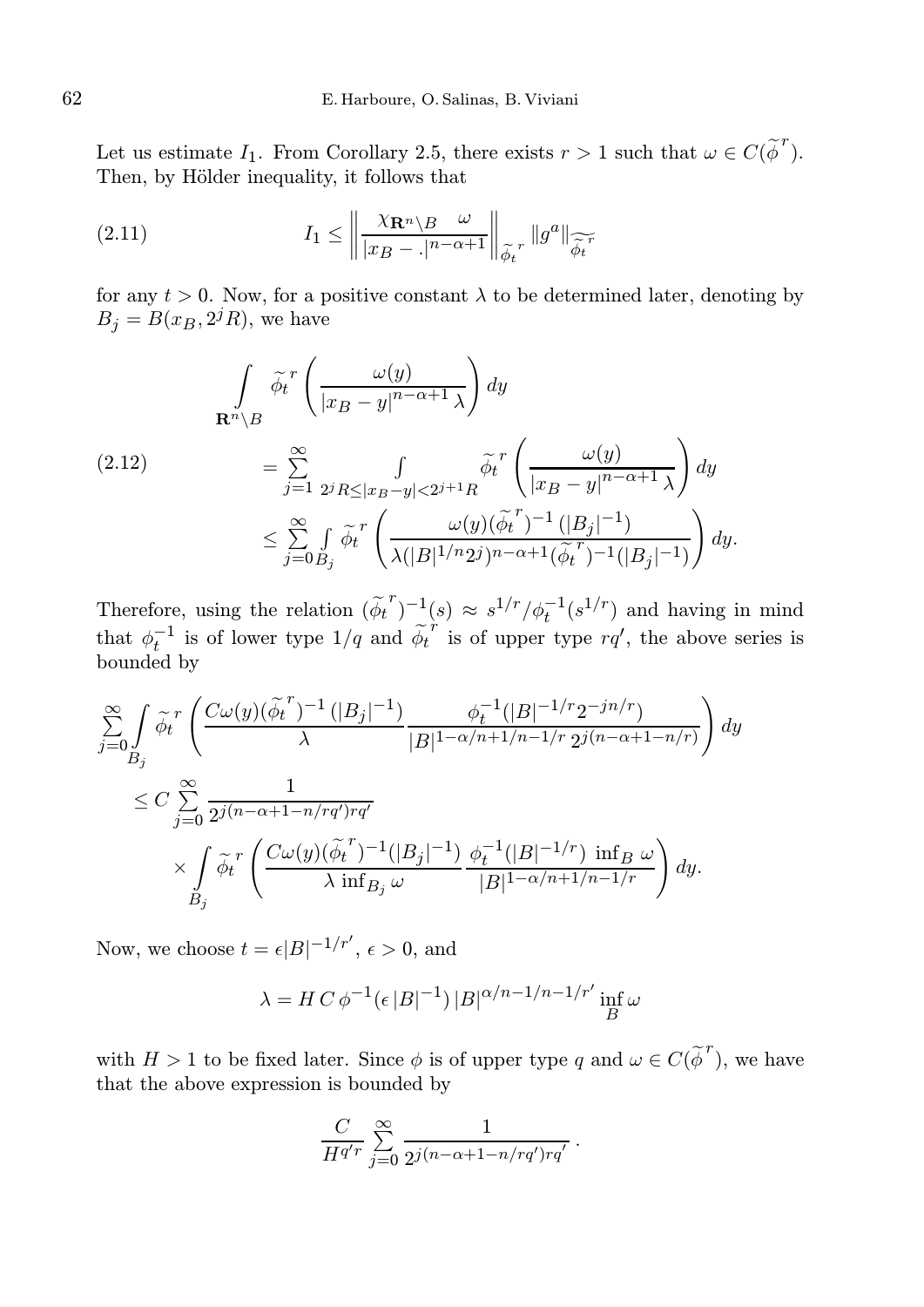Then, since  $q \lt n/(\alpha - 1)^+$ , the last series converges and we can take H large enough to have (2.12) bounded by one. So, we obtain

$$
(2.13) \qquad \qquad \left\| \frac{\chi_{\mathbf{R}^n \setminus B} \omega}{|x_B - .|^{n - \alpha + 1}} \right\|_{\tilde{\phi}_t} \leq C \frac{\tilde{\phi}_\epsilon^{-1}(1/|B|) \inf_B \omega}{|B|^{1/n + 1/r' - \alpha/n}}
$$

for  $t = \epsilon |B|^{-1/r'}$ ,  $\epsilon > 0$ . On the other hand, in order to estimate the second factor in (2.11), we denote by  $\psi = \widetilde{\phi_t}^r$ , with  $t = \epsilon |B|^{-1/r'}$  as before. Then, since  $g \in L^*_{\phi}$ , we get

$$
\int_{\mathbf{R}^n} \psi(g^a(x)/\lambda) dx = \int_0^\infty \left| \{x : |g^a(x)| > \psi^{-1}(s)\lambda \} \right| ds
$$
\n
$$
= \left( \int_0^{\psi(a/\lambda)} + \int_0^\infty \right) \left| \{x : |g^a(x)| > \psi^{-1}(s)\lambda \} \right| ds
$$
\n
$$
\leq \psi(a/\lambda) \left| \{x : |g^a(x)| > a\} \right|
$$
\n
$$
+ \int_0^\infty \left| \{x : |g^a(x)| > \psi^{-1}(s)\lambda \} \right| ds
$$
\n
$$
\leq \frac{\psi(a/\lambda)}{\phi(\phi(\lambda))} + \int_0^\infty \frac{ds}{\phi(\phi(\phi(\lambda))} ds
$$

From (1.5) it follows easily that

$$
\psi^{-1}(s) \approx s^{1/r'} \phi_\epsilon^{-1} \left( s^{1/r} / |B|^{1/r'} \right).
$$

Therefore, taking  $a = H[g]_{\phi_{\epsilon}} \phi_{\epsilon}^{-1}(|B|^{-1})$  with H to be determined and  $\lambda$  such that  $\psi(a/\lambda) \approx |B|^{-1}$ , that is  $\lambda = H[g]_{\phi_e} |B|^{1/r'}$  and using that  $\phi$  is of lower type  $p$ , inequality  $(2.14)$  allows us to obtain

$$
\int_{\mathbf{R}} \psi(g^{a}(x)/\lambda) dx \le \frac{1}{|B|\phi_{\epsilon} \left(H \phi_{\epsilon}^{-1}(|B|^{-1})\right)}
$$
\n
$$
+ \frac{1}{|B|} \int_{1}^{\infty} \frac{ds}{\phi_{\epsilon} \left(\psi^{-1}(s/|B|) H |B|^{1/r'}\right)}
$$
\n
$$
\le \frac{C}{H^{p}} + \frac{1}{|B|} \int_{1}^{\infty} \frac{ds}{\phi_{\epsilon} \left(cH s^{1/r'} \phi_{\epsilon}^{-1}(s^{1/r}/|B|)\right)}
$$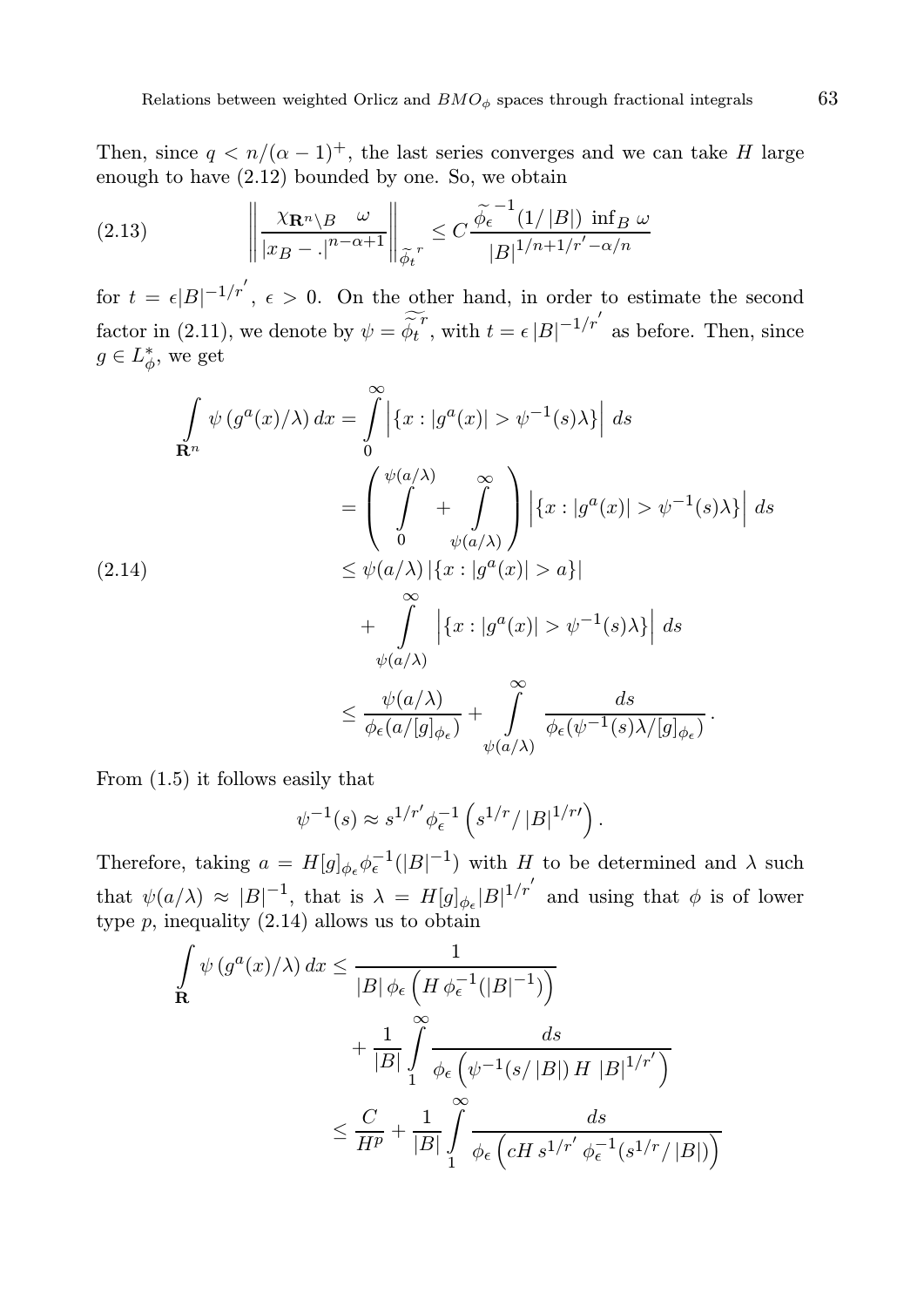$$
\leq \frac{C}{H^p} \left( 1 + \int\limits_1^\infty \frac{ds}{s^{p/r' + 1/r}} \right)
$$
  

$$
\leq \frac{C}{H^p}.
$$

Consequently, for  $H$  large enough, we have

$$
\left\|g^{a}\right\|_{\psi}\leq C\left|B\right|^{1/r^{'}}[g]_{\phi_{\epsilon}}.
$$

Therefore, from (2.11) and (2.13), it follows

(2.15) 
$$
I_1 \leq \frac{C \phi_{\epsilon}^{-1}(1/|B|) \inf_B \omega}{|B|^{1/n-\alpha/n}} [g]_{\phi_{\epsilon}}.
$$

Now we estimate  $I_2$ . Since  $q < n/(\alpha - 1)^+$ , there exists  $\delta < 1$  such that  $(q'\delta)' <$  $n/(\alpha - 1)^+$ . Applying Hölder inequality, we get

(2.16) 
$$
I_2 \leq \left\| \frac{\chi_{\mathbf{R}^n \setminus B} \omega}{|x_B - .|^{n-\alpha+1}} \right\|_{\widetilde{\phi_t}^\delta} \|g_a\|_{\widetilde{\widetilde{\phi_t}^\delta}}
$$

for every  $t > 0$ . Proceeding as in (2.12), denoting  $B_j = B(x_B, 2^{j}R)$  and using that the lower type of  $\tilde{\phi}$  is  $q'$ , we obtain

$$
\int_{\mathbf{R}^n \setminus B} \tilde{\phi}_t^{\delta} \left( \frac{\omega(y)}{|x_B - y|^{n - \alpha + 1} \lambda} \right) dy \le C \sum_{j=0}^{\infty} \frac{1}{2^{j(n - \alpha + 1 - n/(\delta q'))\delta q'}}
$$

$$
\times \int_{B_j} \tilde{\phi}_t^{\delta} \left( \frac{C \omega(y)(\tilde{\phi}_t^{\delta})^{-1} (|B_j|^{-1}) (\phi_t^{\delta})^{-1} (|B|^{-1}) \inf_B \omega}{\lambda \inf_{B_j} \omega} \right) dy.
$$

Let us take  $t = \epsilon |B|^{1/\delta - 1}$ ,  $\epsilon > 0$  and  $\lambda = CH \phi^{-1}(\epsilon |B|^{-1})|B|^{\alpha/n-1/n+1/\delta-1}$  inf<sub>B</sub>  $\omega$ . From Corollary 2.5 and the fact that  $(q' \delta)' < n/(\alpha - 1)^+$ , we have that the above series is bounded by

$$
\frac{C}{H^{q' \delta}} \sum_{j=0}^{\infty} 2^{-j(n-\alpha+1-n/(\delta q'))\delta q'} \le 1
$$

for  $H$  large enough. Hence, we get

(2.17) 
$$
\left\| \frac{\chi_{\mathbf{R}^n \setminus B} \omega}{|x_B - |^{n - \alpha + 1}} \right\|_{\widetilde{\phi}_t} \leq \frac{C \widetilde{\phi}_\epsilon^{-1}(1/|B|) \inf_B \omega}{|B|^{1 - 1/\delta + 1/n - \alpha/n}},
$$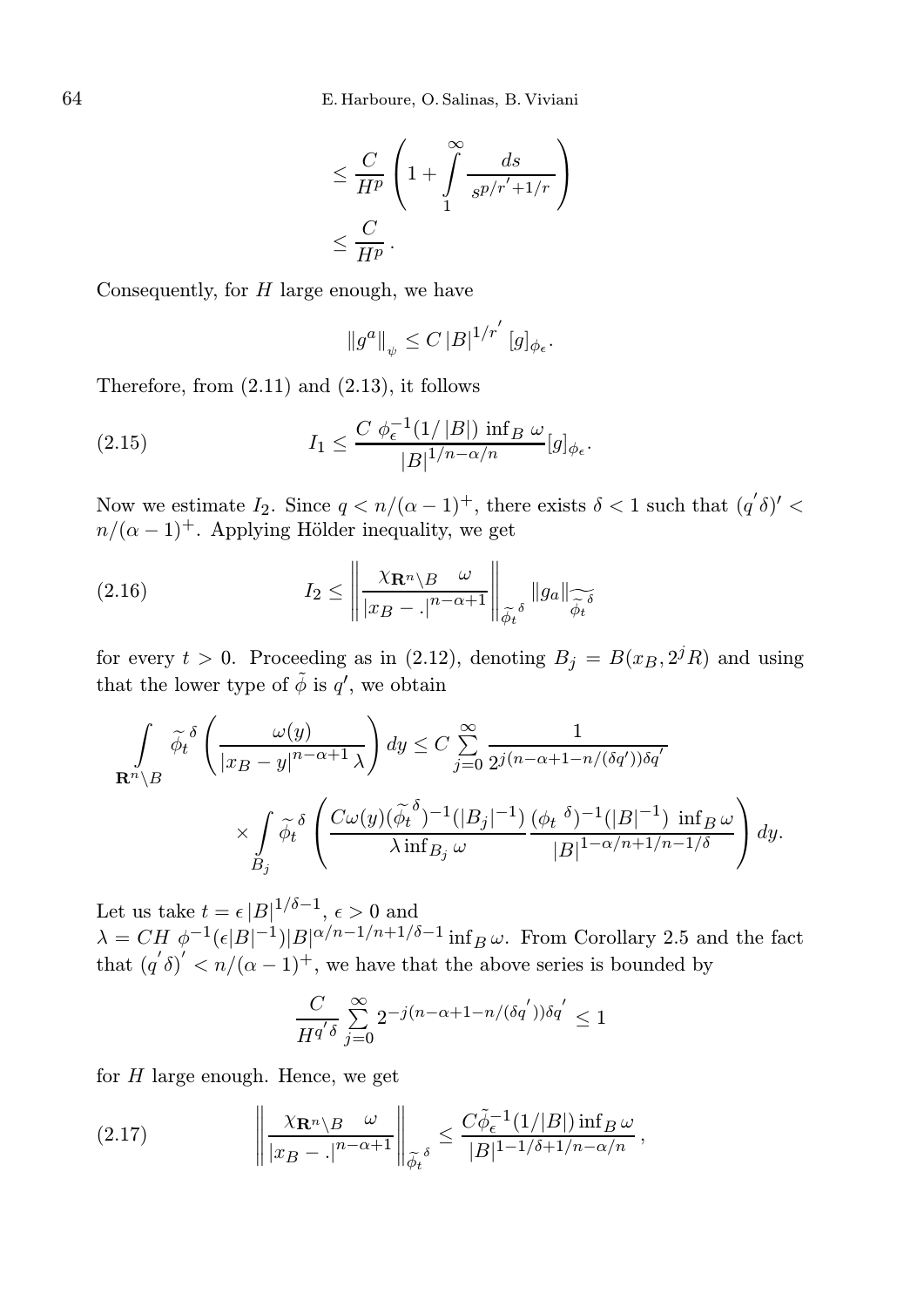where  $t = \epsilon |B|^{1/\epsilon - 1}$ ,  $\epsilon > 0$ . With this choice of t we are going to estimate the second norm in (2.16). Setting  $\psi = \widetilde{\phi}_t^{\delta}$ , we have

(2.18) 
$$
\int \psi \left( \frac{g_a(x)}{\lambda} \right) dx = \int_0^{\psi(a/\lambda)} \left| \{x : |g(x)| > \lambda \psi^{-1}(s)\} \right| ds
$$

$$
\leq \int_0^{\psi(a/\lambda)} \frac{ds}{\phi_{\epsilon}(\psi^{-1}(s)\lambda/[g]_{\phi_{\epsilon}})},
$$

where  $a = H[g]_{\phi_{\epsilon}} \phi_{\epsilon}^{-1}(|B|^{-1})$  as before. From (1.5) we get that

$$
\psi^{-1}(s) \approx s^{1-1/\delta} \phi_{\epsilon}^{-1} (s^{1/\delta}/|B|^{1-1/\delta}).
$$

So, choosing  $\lambda = H[g]_{\phi_e} |B|^{1-1/\delta}$ , it is easy to see that  $\psi(a/\lambda) \approx |B|^{-1}$ . Moreover, since  $\phi$  is of lower type  $p > 1$ , from (2.18), we obtain that

$$
\int \psi \left( \frac{g_a(x)}{\lambda} \right) dx \leq \psi(a/\lambda) \int_0^1 \frac{du}{\phi_{\epsilon}(\psi^{-1}(u\psi(a/\lambda))H|B|^{1-1/\delta})}
$$
  

$$
\leq \frac{C}{|B|} \int_0^1 \frac{du}{\phi_{\epsilon}(cHu^{1-1/\delta}\phi_{\epsilon}^{-1}(u^{1/\delta}|B|^{-1}))}
$$
  

$$
\leq \frac{C}{H^P} \int_0^1 u^{(1/\delta-1)p-1/\delta} du
$$
  

$$
\leq 1
$$

for  $H$  large enough. Therefore

(2.19) 
$$
\|g_a\|_{\psi} \le c[g]_{\phi_{\epsilon}} |B|^{1-1/\delta}.
$$

From  $(2.16)$ ,  $(2.17)$  and  $(2.19)$ , we conclude that

$$
I_2 \le \frac{C\phi_\epsilon^{-1}(1/|B|)\inf_B \omega}{|B|^{1/n-\alpha/n}},
$$

which together with the estimate for  $I_1$  yield the conclusion of the lemma.  $\Box$ 

We are in position to prove our main result.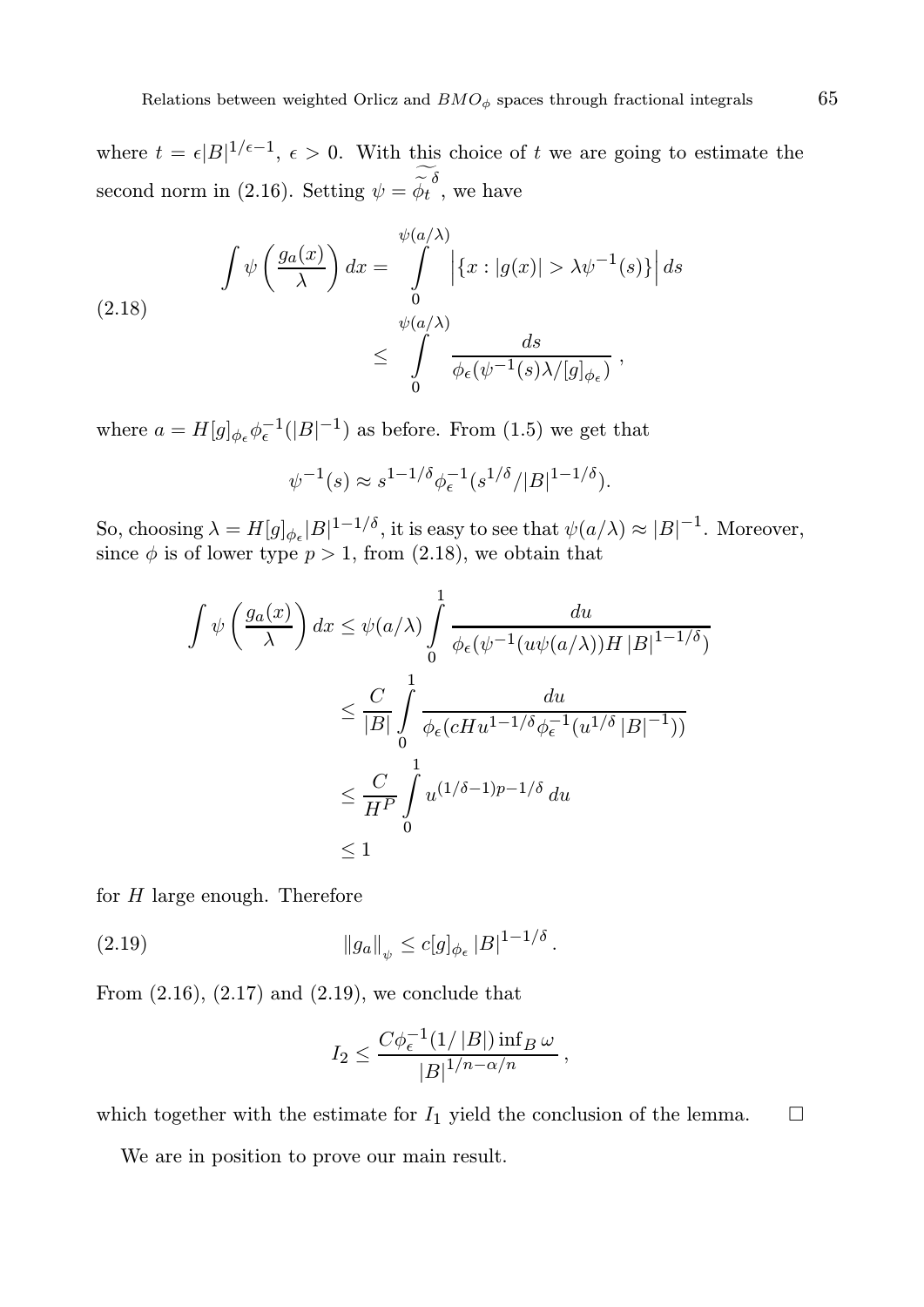PROOF OF THEOREM 1.11: Assuming  $(1.12)$  let us prove  $(1.13)$ . It is easy to check that

(2.20)  $[f/\omega]_{\phi_{\ell n}} = [\delta_t f/\delta_t \omega]_{\phi}$ 

holds for every  $t > 0$ . On the other hand, since

$$
I_{\alpha}f(x) = t^{\alpha} \, \delta_{1/t} (I_{\alpha}(\delta_t f))(x),
$$

we have

$$
\frac{\|\chi_B\omega^{-1}\|_{\infty}}{|B|^{1+\alpha/n}} \frac{\|\chi_B\omega^{-1}\|_{\infty}}{\phi_{t^n}^{-1}(1/|B|)} \int_{B} |I_{\alpha}f(x) - m_B(I_{\alpha}f)| dx
$$
  
= 
$$
\frac{\|\chi_{t^{-1}B}(\delta_t\omega)^{-1}\|_{\infty}}{|t^{-1}B|^{\alpha/n}} \frac{1}{\phi^{-1}(1/|t^{-1}B|)} \int_{t^{-1}B} |I_{\alpha}(\delta_t f)(x) - m_{t^{-1}B}(I_{\alpha}\delta_t f)| dx.
$$

So, from  $(2.20)$ ,  $(1.13)$  is clear. A similar reasoning allows us to prove that  $(1.13)$ implies (1.12).

Next, we are going to show that  $(1.14)$  can be obtained from  $(1.12)$ . First note that, since  $[f/\omega]_{\phi_t} \leq C ||f/\omega||_{\phi_t}$ , we also get  $(1.12)$  with  $[f/\omega]_{\phi_t}$  replaced by the strong norm. Then taking  $B = B(x_B, R)$  and  $\tilde{B} = 12B$ , we have  $\mathbf{u}$ 

(2.21) 
$$
\frac{\| \chi_{\tilde{B}} \omega^{-1} \|_{\infty}}{|\tilde{B}|^{1+\alpha/n} \phi_t^{-1}(1/|\tilde{B}|)} \int_{B} |I_{\alpha}f(x) - m_{\tilde{B}}(I_{\alpha}f)| dx \leq C \| f/\omega \|_{\phi_t}
$$

for every  $f \in L_{\phi,\omega}$ . We denote by  $B_1$  and  $B_2$  the translates of B defined by  $B + e_1$ ,  $B + e_2$  with  $|e_1| = 4R$  and  $|e_2| = 10R$ . A straightforward calculation shows that

$$
|B_1| = |B_2| = |B|,
$$
  
\n
$$
B \cup B_1 \cup B_2 \subset \tilde{B} \qquad \text{with}
$$
  
\n
$$
|\tilde{B}| = 12^n |B|.
$$

Moreover, for every  $y \in B_1$ ,  $z \in B_2$  and  $x \in B$ , we get that

$$
|y - x| \le 6R \quad \text{and} \quad |z - x| \ge 8R.
$$

For a non-negative f supported in  $B$ , the integral on the left side of  $(2.21)$  can be bounded from below by

$$
\frac{1}{2|\tilde{B}|} \int_{\tilde{B}} \int_{\tilde{B}} \int_{\tilde{B}} \left( \frac{1}{|y - x|^{n - \alpha}} - \frac{1}{|z - x|^{n - \alpha}} \right) f(x) dx \, dy \, dz
$$
\n
$$
\geq \frac{1}{2|\tilde{B}|} \int_{B_2} \int_{B_1} \int_{B} \left( \frac{1}{|y - x|^{n - \alpha}} - \frac{1}{|z - x|^{n - \alpha}} \right) f(x) dx \, dy \, dz
$$
\n
$$
\geq C |B|^{\alpha/n} \int_{B} f(x) dx.
$$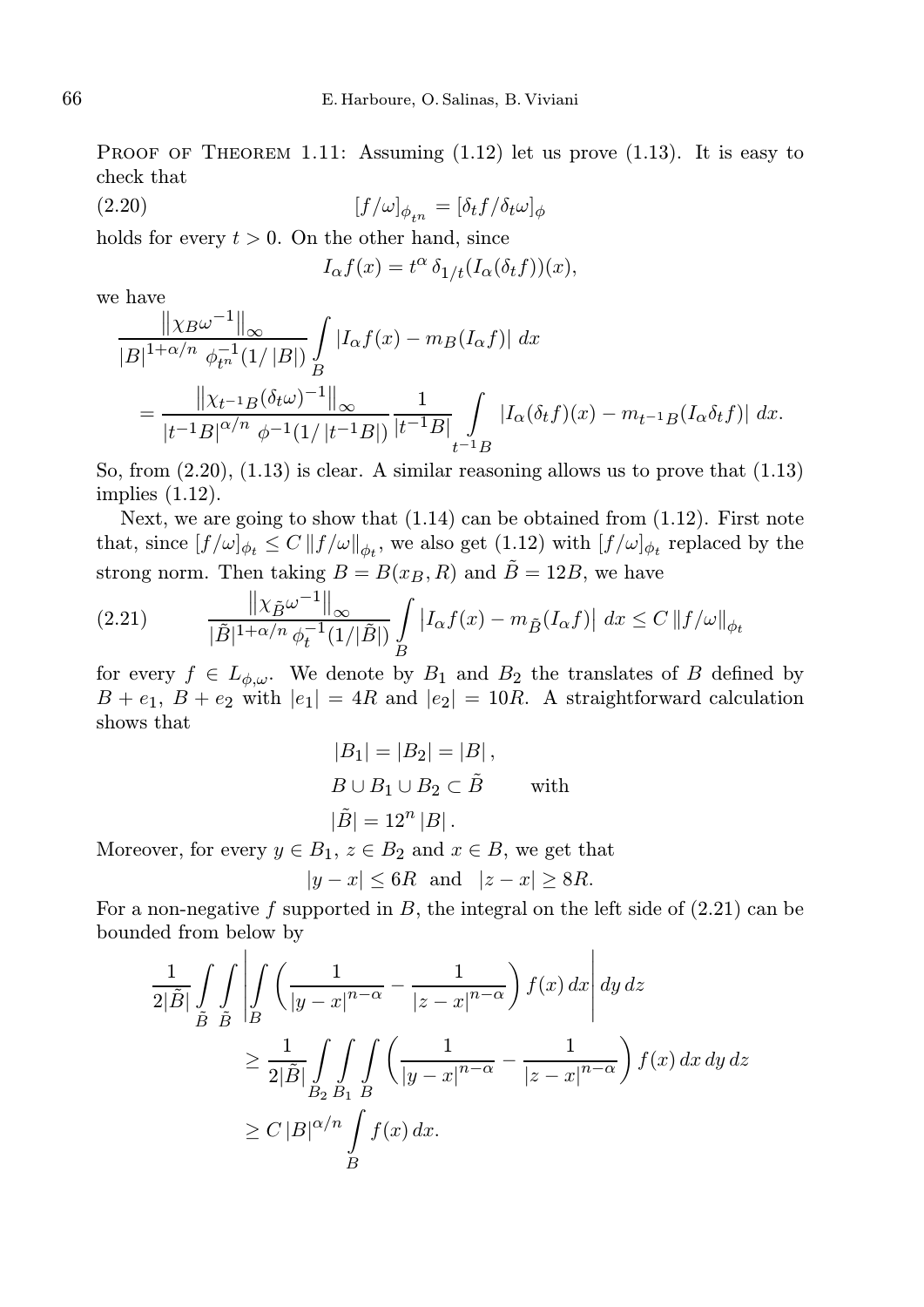Hence, recalling that  $\phi$  has upper index q and combining the above inequality with (2.21) for  $\omega f$  instead of f, we have that

$$
\left| \int\limits_B f(x)\omega(x) \, dx \right| \leq C \frac{|B| \phi_t^{-1}(1/|B|)}{\|\chi_B\omega^{-1}\|_\infty} \, \|f\chi_B\|_{\phi_t}
$$

for every  $f \in L_{\phi_t}(B)$  with  $t > 0$ . Therefore,  $\omega$  must belong to the dual of  $L_{\phi_t}(B)$ , that is  $L_{\tilde{\phi}_t}(B)$ , concluding that  $\omega \in C(\tilde{\phi})$  by using (1.5).

In order to prove the reciprocal, let us assume (1.12). For  $B = B(x_B, R)$  we can write

$$
\int_{B} |I_{\alpha}f(x) - m_{B}(I_{\alpha}f)| dx \le \int_{B} |I_{\alpha}(\chi_{2B}f)(x) - m_{B}I_{\alpha}(\chi_{2B}f)| dx
$$
  
(2.22)
$$
+ \int_{B} |I_{\alpha}(\chi_{\mathbf{R}^{n}\backslash 2B}f)(x) - m_{B}I_{\alpha}(\chi_{\mathbf{R}^{n}\backslash 2B}f)| dx
$$

$$
= I_{1} + I_{2}.
$$

We first estimate  $I_1$ . Applying Lemma 2.6 and Fubini's theorem we get that

$$
|I_1| \le 2 \int\limits_B \left( \int\limits_{2B} \frac{|f(y)|}{|x - y|^{n - \alpha}} dy \right) dx
$$
  
\n
$$
\le C |B|^{\alpha/n} \int\limits_{2B} |f(y)| dy
$$
  
\n
$$
\le C |B|^{1 + \alpha/n} \phi_{\epsilon}^{-1}(1/|B|) \inf\limits_B \omega [f]_{\phi_{\epsilon},\omega}.
$$

for any  $\epsilon > 0$ .

On the other hand, by Lemma 2.10, we have that

$$
|I_2| \le C |B|^{1+1/n} \int_{\mathbf{R}^n \setminus 2B} \frac{|f(y)|}{|x_B - y|^{n-\alpha+1}} dy
$$
  

$$
\le C |B|^{1+\alpha/n} \phi_t^{-1}(1/|B|) \inf_B \omega |f|_{\phi_{\epsilon},\omega}.
$$

Therefore, from  $(2.2)$  and the estimates for  $I_1$  and  $I_2$ ,  $(1.12)$  follows immediately.

Let us prove the equivalence between (1.14) and (1.15). Suppose that  $\omega^{p'} \in A_1$ . Then, there exists  $\epsilon > 0$  such that  $\omega^{p' + \epsilon} \in A_1$ . Since  $\phi$  has lower index p and upper index q, it follows that  $\tilde{\phi}$  is, in particular, of lower type  $p' + \epsilon$  and it is of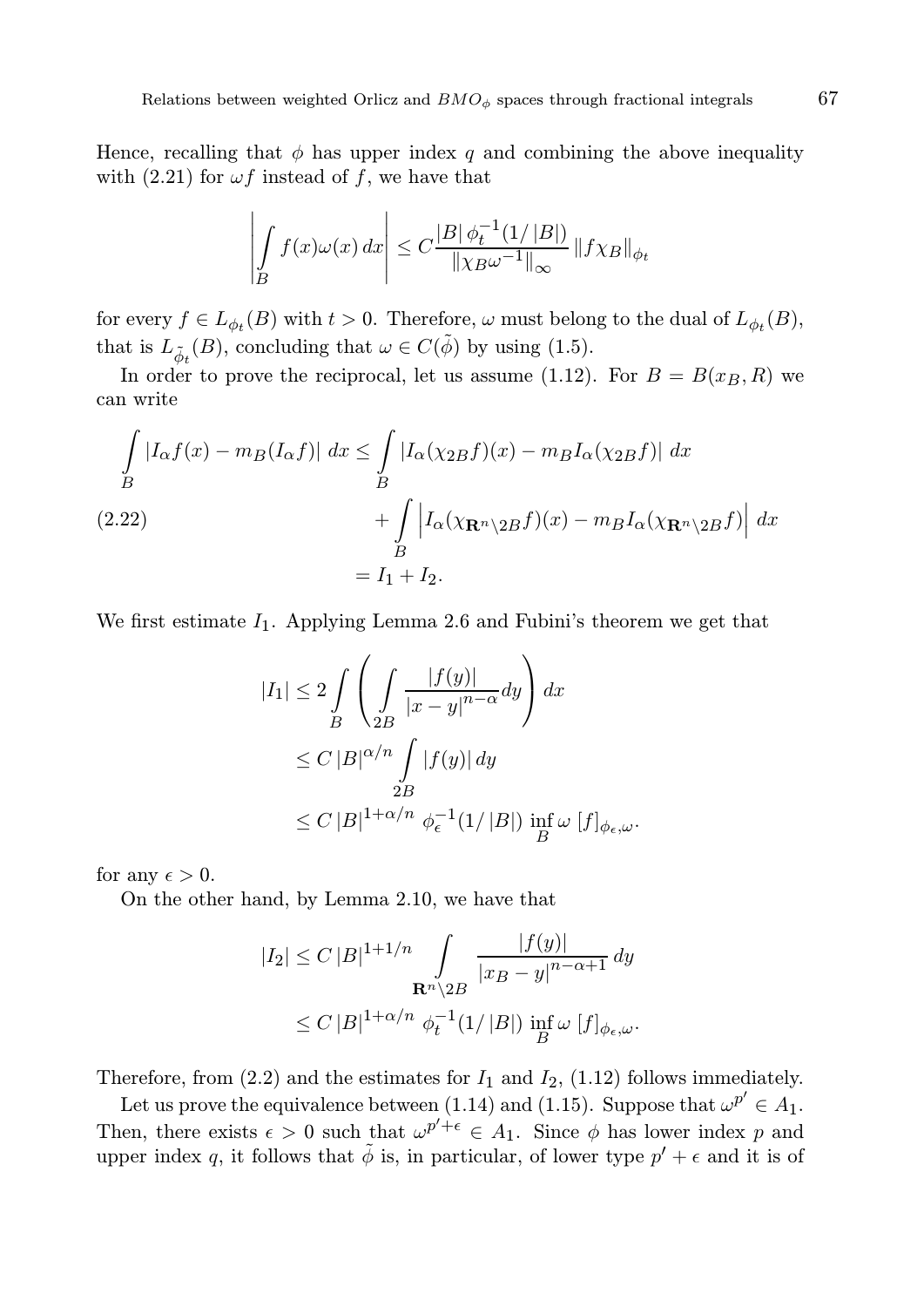upper type  $q' - \delta$  for some  $\delta > 0$ . Hence, for  $\lambda$  large enough, we get that

$$
\int_{B} \tilde{\phi} \left( \frac{\omega(x) \tilde{\phi}^{-1}(t/|B|)}{\lambda \inf_{B} \omega} \right) \frac{dx}{t} \le \frac{C}{\lambda^{q'-\delta}} \frac{1}{|B|} \int_{B} \left( \frac{\omega(x)}{\inf_{B} \omega} \right)^{p'+\epsilon} dx
$$

$$
\le \frac{C}{\lambda^{q'-\delta}}
$$

$$
\le 1
$$

for every ball  $B \subset \mathbb{R}^n$ , which proves that  $\omega \in C(\tilde{\phi})$ . For the converse note that in view of Corollary 2.5, we only need to prove that  $\omega \in C(\tilde{\phi})$  implies  $\omega^{p'-\epsilon} \in A_1$ for every  $\epsilon > 0$ . From Definition 1.3 it is clear that for each  $r > 1$  there exists  $s = s(r) > 0$  satisfying

(2.23) 
$$
r^{p'}\tilde{\phi}(s) \leq 2\tilde{\phi}(rs).
$$

On the other hand, since  $\omega \in C(\tilde{\phi})$ , taking a ball B in  $\mathbb{R}^n$  and defining

$$
E_k = \{ x \in B : 2^k \le \omega(x) / \inf_B \omega < 2^{k+1} \}, \quad k \ge 0,
$$

we have

(2.24)  
\n
$$
1 \ge \int_{B} \tilde{\phi} \left( \frac{\omega(x)}{C \inf_{B} \omega} \tilde{\phi}^{-1}(t/|B|) \right) \frac{dx}{t}
$$
\n
$$
\ge \tilde{\phi} \left( \frac{2^k}{C} \tilde{\phi}^{-1}(t/|B|) \right) \frac{|E_k|}{t}
$$

for any  $t > 0$  and  $k \ge 0$ . Applying (2.23) for  $r = 2<sup>k</sup>$ ,  $k \ge 0$ , we get a sequence  $s_k$ such that

$$
2^{kp'}\tilde{\phi}(s_k) \le 2\tilde{\phi}(2^k s_k).
$$

Now, for each  $k > 0$ , we use (2.24) with  $t = \tilde{\phi}(c s_k)|B|$ . Therefore, having in mind that  $\tilde{\phi}$  is of upper type  $p'$ , we get

$$
1 \geq \tilde{\phi}(2^{k}s_{k}) \frac{|E_{k}|}{\tilde{\phi}(C s_{k}) |B|}
$$
  
\n
$$
\geq \frac{2^{kp'} \tilde{\phi}(s_{k})}{2\tilde{\phi}(C s_{k})} \frac{|E_{k}|}{|B|}
$$
  
\n
$$
\geq C2^{kp'} \frac{|E_{k}|}{|B|}
$$
  
\n
$$
\geq C2^{k\epsilon} \frac{1}{|B|} \int_{E_{k}} \left(\frac{\omega(x)}{\inf_{B} \omega}\right)^{p'-\epsilon} dx
$$